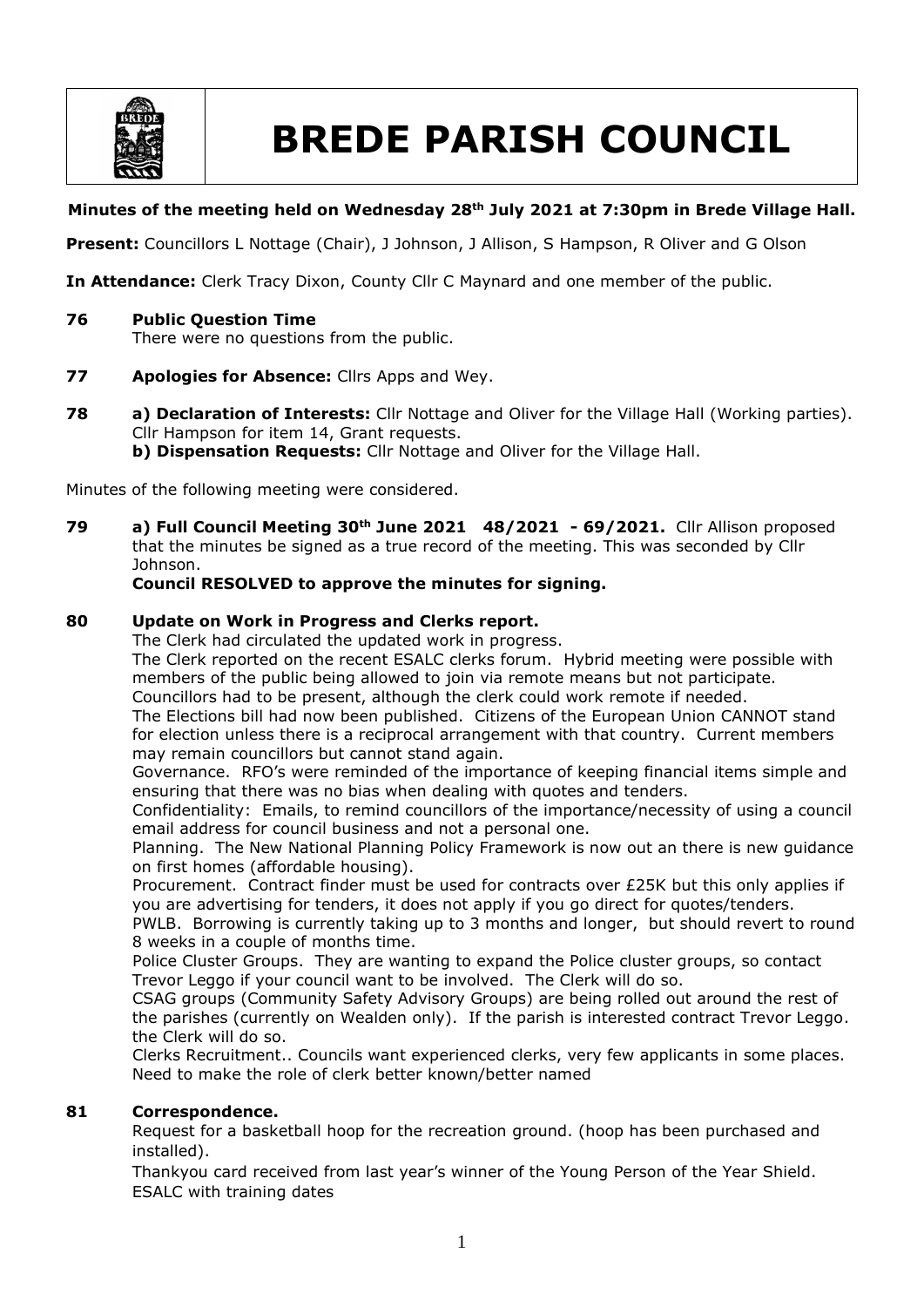Two residents had emailed with thanks to council for new play equipment, and suggestions for a zip wire, slide and climbing frame.

Concerns about lost bin on Recreation Ground due to a fire and amount of rubbish being too much for remining bin, reply sent a new bin had been ordered.

**82 Report from the PCSO Orla Lindsey.** An email had been received during the afternoon with apologies, due to workload PCSO Lindsay was unable to attend.

## **83 Reports from the District and County Councillors.**

**District Cllr J Johnson** reported that he had received a telephone call from a resident in Northiam Road to say there were a quantity of nails on the road. Cllr Johnson had contacted ESCC highways who had come out and swept the road.

Cllr Johnson had made further enquiries about CiL and its uses. Strategic CiL, to improve infrastructure, may be available for a new pavilion/community Hall in the future, but currently a policy on how strategic CiL is to be spent locally has not been made by the District Council.

Cllr Johnson had no update on undecided planning applications. The planning department was still understaffed and overwhelmed with work.

**County Cllr C Maynard** reported that the repairs to the Northiam road crossing had been chased by him in the previous week.

## **84 Finance**

# **a) Accounts to end June 2021**

The Clerk had circulated the accounts, bank reconciliation and the budget to date spend for June 2021 (see appendix A). Cllr Oliver proposed that the figures be approved and Cllr Hampson seconded.

## **Council RESOLVED to approve the accounts, bank reconciliation and budget spend for June 2021**

## **b)Payments Schedule for July**

The clerk presented the list of payments for July. Cllr Johnson proposed they were approved and Cllr Oliver seconded

## **Council RESOLVED to approve the payment schedule.**

| D/D         | <b>Tesco Mobile</b>       | Clerks Phone                                                         | £12.50  |
|-------------|---------------------------|----------------------------------------------------------------------|---------|
| D/D         | EDF energy                | Community Hall electric                                              | £39.00  |
| D/D         | Onecom                    | Village Hall Broadband                                               | £40.90  |
| <b>BACS</b> | Countrymans               | <b>Grass Cutting Third cut</b>                                       | £312.00 |
| <b>BACS</b> | J Bone                    | Village Green grass cutting                                          | £30.00  |
| <b>BACS</b> | J Bone                    | Extra Grass Cutting and tidying                                      | £250.00 |
| <b>BACS</b> | J Butler                  | Handyman May                                                         | £89.90  |
| <b>BACS</b> | Viking                    | Stamps envelopes and stationary                                      | £50.42  |
| <b>BACS</b> | T Dixon                   | Basketball hoop                                                      | £28.71  |
| <b>BACS</b> | <b>Unipar Services</b>    | Speed Camera calibration                                             | £258.00 |
| <b>BACS</b> | Glasdon                   | Rubbish Bin                                                          | £201.44 |
| <b>BACS</b> | K Robertson               | <b>Internal Audit fee</b>                                            | £196.00 |
| <b>BACS</b> | <b>Brede Village Hall</b> | Hall Hire for June meeting                                           | £18.00  |
| <b>BACS</b> | <b>Battle Computers</b>   | Computer tidy up and service                                         | £75.00  |
| <b>BACS</b> | <b>Business Stream</b>    | <b>Community Hall Water</b>                                          | £50.17  |
| <b>BACS</b> |                           | Wages for July                                                       | £929.44 |
| <b>BACS</b> | <b>HMRC</b>               | <b>PAYE</b>                                                          | £39.40  |
| DD.         | <b>NEST</b>               | Clerk Pension, to note details only Employers<br>Contribution £29.25 | £68.25  |

## **Proceedings and reports of committees and working parties**

**85 Recreation Ground and equipment**. Play equipment inspection booked for the coming Thursday.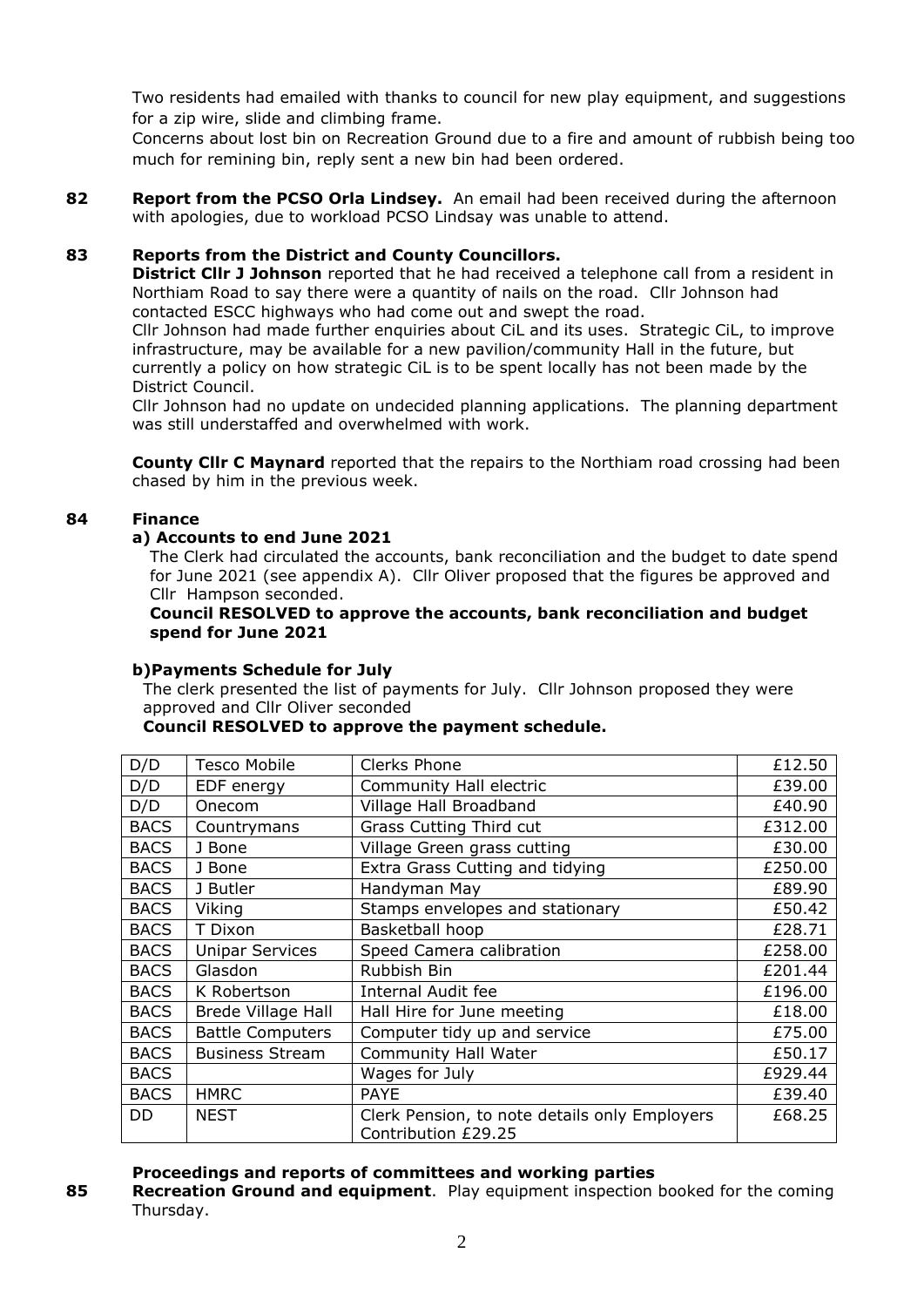- **86 Village Hall**: Next meeting in two weeks time. Still looking for a secretary.
- **87 Footpaths**: Footpath 23c, Udimore Road had an A board with a closed notice on it. ESCC had no record of it being closed. Reported to Rights of Way Team. Many of the footpaths are overgrown.
- **88 Seats, trees, bus shelters, bins and hedges.** New bin ordered. Bus shelter to be redecorated in August.
- **89 Community Hall:** Agenda Item
- **90 Newsletter:** New resident has commented how useful it was and congratulated the council for such a good book for the community.
- **91. Speed Watch:** No report.

## **Agenda Items for discussion**

# **92. Announcement of the Best Kept Garden Winners and Shield Winners –**

| <b>Brede Shield</b><br>Young Person       | ANDONNONNON OF THE BEST REPT SURGH TENNICIS QUA SINGLY TENNICIS<br><b>Broad Oak Surgery</b><br>Mollie Thompson |                                                                                              |
|-------------------------------------------|----------------------------------------------------------------------------------------------------------------|----------------------------------------------------------------------------------------------|
| Garden Competition<br>Best Cottage Garden | 1 <sup>st</sup><br>2 <sub>nd</sub><br>3rd                                                                      | Conifers, Chitcombe Road<br>Saffrons, Furnace Lane<br>St Mary's, Chitcombe Road              |
| Best Estate Garden                        | 1 <sup>st</sup><br>2 <sub>nd</sub><br><b>3rd</b>                                                               | The Gables, Udimore Road<br>6 Fieldway<br>36 Oakhill Drive                                   |
| Best Container/<br>Window Box             | 1 <sup>st</sup><br>2 <sub>nd</sub><br><b>3rd</b>                                                               | Maidlands Cottage, Udimore Road<br>4 The Martletts<br>3 Church Farm Cottages, Cackle Street. |

#### **Council received and noted the results.**

## **93. Appointment of Parish Lengthsman.**

To do small cutting, clearing and tidying of the parish as required and directed Cllr Oliver proposed that Mr J Bone be appointed to do occasional cutting and tidying as directed by the Clerk. Cllr Allison seconded.

## **Council RESOLVED to appoint Mr J Bone as the Parish Lengthsman for occasional work.**

**94. Investment of reserves.** The current fixed term bond is due for renewal on August. To reduce the amount of reserves held on one banking institution Cllr Nottage proposed that the fixed term bond be increased by £25,000 of reserves. Cllr Olson seconded. **Council RESOLVED to invest a further £25,000 of reserves in the bond on its renewal.**

## **95 Approval of grants for Church Burial Grounds.**

**(**Cllr Hampson had declared a non-pecuniary interest in this item and abstained from comment or voting).Grant applications had been received from both Trinity Church and St Georges Church for assistance with the costs of grass cutting and maintaining the burial grounds.

Cllr Olson proposed that Trinity Church and St Georges Church each received £400 towards the maintenance of the parish burial grounds as they were for the benefit of all those living in the parish. Cllr Johnson seconded.

**Council RESOLVED to award the grants as requested.**